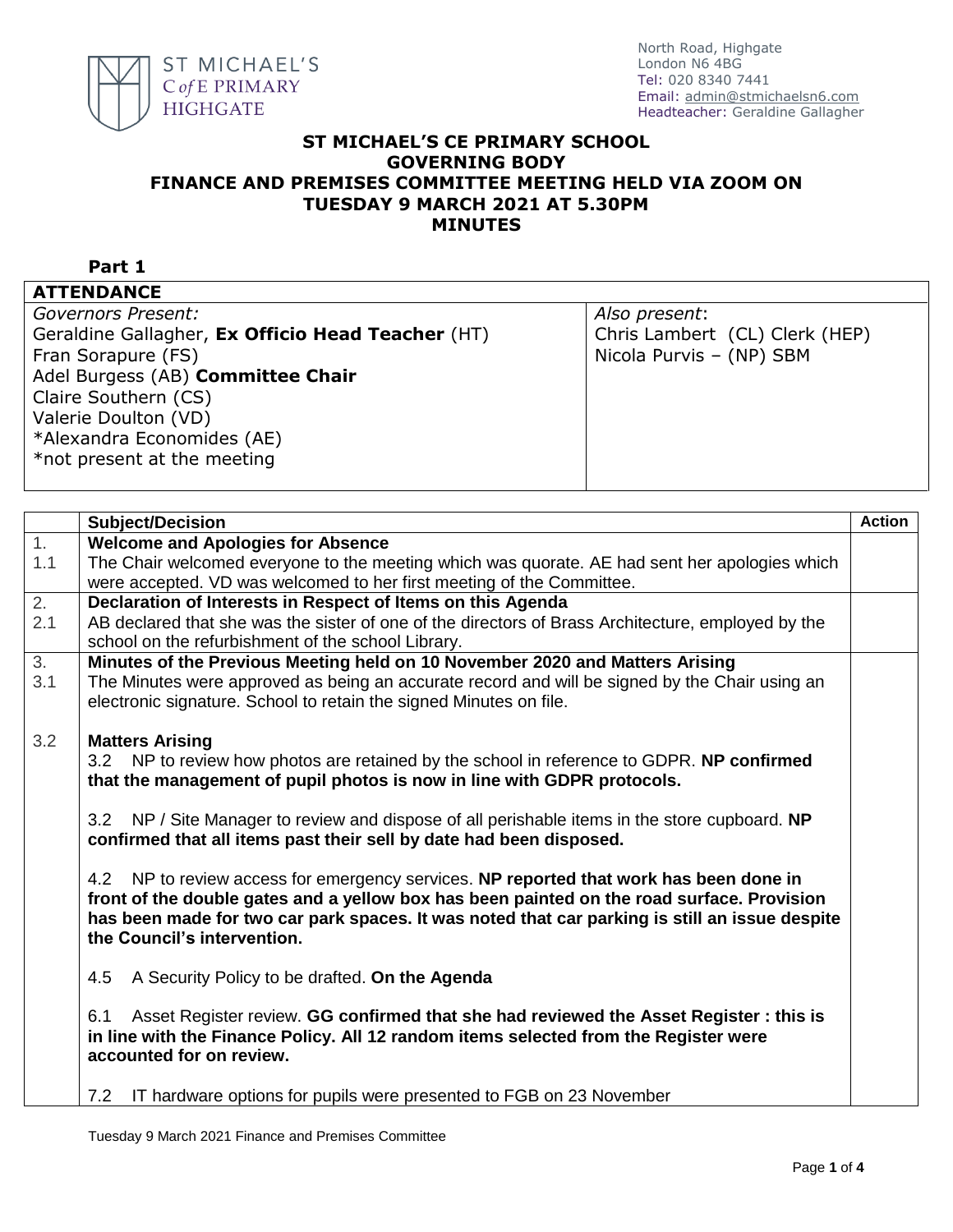

ST MICHAEL'S C of E PRIMARY **HIGHGATE** 

North Road, Highgate London N6 4BG Tel: 020 8340 7441 Email: [admin@stmichaelsn6.com](mailto:admin@stmichaelsn6.com) Headteacher: Geraldine Gallagher

| 4.        | Finance Report for 3 <sup>rd</sup> Quarter to 31 December 2020                                                                                                                                                                                                                                                                                                                                                                                                                                                                                                                                                                                                                                                                                                                                                                                                                                                                                                                                                                                                                                                                                                                                                                                                                                                                                                                          |           |
|-----------|-----------------------------------------------------------------------------------------------------------------------------------------------------------------------------------------------------------------------------------------------------------------------------------------------------------------------------------------------------------------------------------------------------------------------------------------------------------------------------------------------------------------------------------------------------------------------------------------------------------------------------------------------------------------------------------------------------------------------------------------------------------------------------------------------------------------------------------------------------------------------------------------------------------------------------------------------------------------------------------------------------------------------------------------------------------------------------------------------------------------------------------------------------------------------------------------------------------------------------------------------------------------------------------------------------------------------------------------------------------------------------------------|-----------|
| 4.1       | NP reported that the budget 2020 / 21 was originally set with a deficit of £70k. At the previous<br>Committee the budget was revised to a projected in year deficit of £120k, taking into account the<br>continuing impact of the pandemic, which was approved by Governors. NP reported that in drafting<br>the 3 <sup>rd</sup> quarter financial report and taking account of the subsequent results for January and<br>February 2021 it was clear that there had been an improvement in the school's expected financial<br>position at year end. The impact of reduced income and the additional costs incurred in managing<br>through the Covid lockdown had been offset by savings. Haringey had revised projected income<br>from the Early Years Funding Formula giving an additional £20k. NP reported this with the caveat<br>that Haringey could still adjust Early Years Funding at the year-end so these additional funds<br>should be treated cautiously. Some teacher salary costs savings and lower expenditure on the<br>kitchen refurbishment had further contributed to the benefit of the finances. NP reported that the<br>expected financial position now at year end was closer to the original budget deficit of £70k.<br>Governors were pleased to note this marked improvement in the expected year end outturn and<br>commended NP for her prudent management. | <b>NP</b> |
| 4.2       | Governors queried NP on various cost variances in the 3 <sup>rd</sup> Quarter report and were satisfied with<br>the explanations provided. Some of the issues were due to mis-posting and others were due to<br>errors on the accounting spreadsheet. These were noted and would be addressed.                                                                                                                                                                                                                                                                                                                                                                                                                                                                                                                                                                                                                                                                                                                                                                                                                                                                                                                                                                                                                                                                                          |           |
| 4.3       | Governors were pleased to note that the lettings programme would resume over the Easter holiday<br>with two holiday camps already booked and Stagecoach set to resume on Saturday's as well.<br>Interest in establishing a Saturday market on the site had also been received.                                                                                                                                                                                                                                                                                                                                                                                                                                                                                                                                                                                                                                                                                                                                                                                                                                                                                                                                                                                                                                                                                                          |           |
| 4.4       | There were no further questions and the $3rd$ quarter financial report was accepted.                                                                                                                                                                                                                                                                                                                                                                                                                                                                                                                                                                                                                                                                                                                                                                                                                                                                                                                                                                                                                                                                                                                                                                                                                                                                                                    |           |
| 5.<br>5.1 | <b>Draft Budget 2021/2022</b><br>The draft Budget for 2021/22 and subsequent two years had been prepared and circulated to<br>Governors in advance of the meeting. NP reported that the block grant had been based on pupil<br>numbers from the October 2020 Census and the Age Weighted Pupil Unit (AWPU). It was noted<br>that the AWPU had been increased from previous years but the uplift had only included the<br>expected increase in teacher salary and pension costs so in effect provided no additional income to<br>the school.                                                                                                                                                                                                                                                                                                                                                                                                                                                                                                                                                                                                                                                                                                                                                                                                                                             |           |
| 5.2       | NP reported on the detail of the draft budget for 2021/22:                                                                                                                                                                                                                                                                                                                                                                                                                                                                                                                                                                                                                                                                                                                                                                                                                                                                                                                                                                                                                                                                                                                                                                                                                                                                                                                              |           |
|           | NP reported the draft budget showed an In-Year Surplus / (Deficit) of (46,327) and with a Surplus /<br>(Deficit) Brought Forward of 129,608 this would produce a cumulative Surplus / (Deficit) Carry<br>Forward of £83,281 at 31 March 2022.                                                                                                                                                                                                                                                                                                                                                                                                                                                                                                                                                                                                                                                                                                                                                                                                                                                                                                                                                                                                                                                                                                                                           |           |
|           | Governors queried some of the Income assumptions. It was noted that Early Years funding was<br>consistent with 2020/21 at £186k, and the SEN funding was lower due to three leavers in July 2021<br>and no confirmed new joiners. It was expected that the lettings programme would revert to a more<br>typical pattern from the Summer term. The clubs timetable was also expected to expand in summer<br>and hopefully resume pre-covid levels from September. School meal income was currently low and<br>a push would be required to promote the benefits of the daily school meal.                                                                                                                                                                                                                                                                                                                                                                                                                                                                                                                                                                                                                                                                                                                                                                                                 |           |
|           | NP reported that the draft budget had factored in a 2.5% pay increase for teachers and a 2.0%<br>increase for support staff. Pay progression costs would also be incurred. Staff costs were based on                                                                                                                                                                                                                                                                                                                                                                                                                                                                                                                                                                                                                                                                                                                                                                                                                                                                                                                                                                                                                                                                                                                                                                                    |           |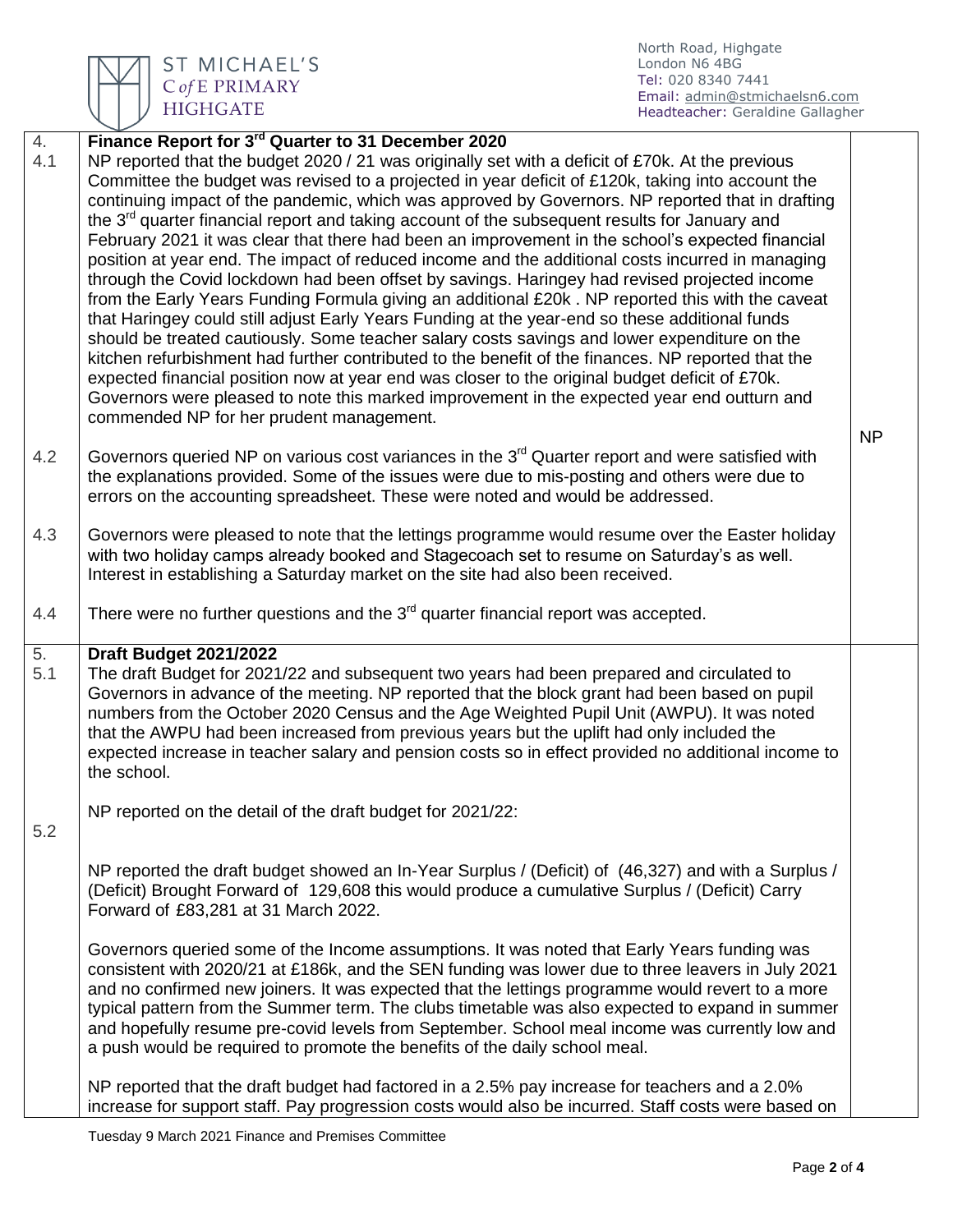

North Road, Highgate London N6 4BG Tel: 020 8340 7441 Email: [admin@stmichaelsn6.com](mailto:admin@stmichaelsn6.com) Headteacher: Geraldine Gallagher

| <b>Chair's Report</b><br>AB commended the school for its prudent financial management through the unprecedented past<br>year and for its careful and impressive way of managing the challenges, despite the evident<br>difficulties presented by Covid-19.<br>AB thanked NP for her work on the draft budget and the financial reports for the $3^{rd}$ quarter.<br>$\frac{6.2}{7.}$<br><b>Premises Update</b><br>GG reported that the Library was all but complete providing a fine, open, airy and flexible space<br>with a stage and excellent library facilities. Some minor works were due to be completed so that the<br>building could open in the Summer term. Costs had come in virtually on budget, with only a slight<br>overspend including the use of the £2k contingency. Governors were pleased at the support given<br>and progress made by the builders.<br>It was noted that a grant application for library books had been refused but further applications<br>would be made, including one to Tottenham Grammar. It was noted that one wall of shelving<br>remained empty of books and £10k was the sum required to fill the shelves. It was suggested this<br>was an opportunity for parents to donate toward the Library project with evident benefits for all<br>pupils. It was suggested that a video of the Library could be prepared to support a promotional<br>approach to parents. It was also noted that funders appreciate examples of matched funding in bid<br>applications so input from parents could have even more benefits when making bid applications.<br>It was reported that LDBS had agreed to fund a schedule of works over the Easter holiday including<br>the refurbishment of the male staff W.C's and the visitor W.C in the Reception. The second phase<br>to replace all the doors in the KS2 building is also planned for the Easter holidays. Fire alarms in<br>the Flats 2&3 would be installed; the £5k cost to be funded from the Governors Fund. In the<br>summer holiday the KS2 building skirting boards would be repainted by the school and a running<br>track was being planned around the perimeter of the field to give year-round opportunities for pupil<br>exercise. Quotes of £25k and £39k for the running track were being considered. It was suggested<br>that £6k (33%) of the annual PE Grant (£18k) be allocated to the running track project and the<br>balance of funds be secured through sponsorship and fundraising. Governors liked the idea of<br>fundraising to be directed on specific projects with evident pupil benefits.<br>It was noted that works on the adjacent house were virtually complete which was good news as<br>these had proved to be disruptive and noisy.<br><b>Policies</b><br>Five policies were presented for discussion and approval:<br><b>Data Protection Policy</b><br>Approved |           | the current staff structure which was stable, although resignations could still be received before 31<br>May. It was noted that Flat 3 would incur 0% Council tax once it reverts to school use. Some<br>reduction in administration costs were expected as a result of reviewing and renegotiating<br>contracts: photocopier, telephone and insurance rates. Governors noted the expected £4k<br>reduction in Insurance premium with the switch from LDBS to the Government Risk Protection<br>Agreement policy. Governors noted the provision made for external IT support and for agency staff.<br>Governors noted the draft budget 2021/22. |  |
|---------------------------------------------------------------------------------------------------------------------------------------------------------------------------------------------------------------------------------------------------------------------------------------------------------------------------------------------------------------------------------------------------------------------------------------------------------------------------------------------------------------------------------------------------------------------------------------------------------------------------------------------------------------------------------------------------------------------------------------------------------------------------------------------------------------------------------------------------------------------------------------------------------------------------------------------------------------------------------------------------------------------------------------------------------------------------------------------------------------------------------------------------------------------------------------------------------------------------------------------------------------------------------------------------------------------------------------------------------------------------------------------------------------------------------------------------------------------------------------------------------------------------------------------------------------------------------------------------------------------------------------------------------------------------------------------------------------------------------------------------------------------------------------------------------------------------------------------------------------------------------------------------------------------------------------------------------------------------------------------------------------------------------------------------------------------------------------------------------------------------------------------------------------------------------------------------------------------------------------------------------------------------------------------------------------------------------------------------------------------------------------------------------------------------------------------------------------------------------------------------------------------------------------------------------------------------------------------------------------------------------------------------------------------------------------------------------------------------------------------------------------------------------------------------------------------------------------------------------------------------------------------|-----------|-------------------------------------------------------------------------------------------------------------------------------------------------------------------------------------------------------------------------------------------------------------------------------------------------------------------------------------------------------------------------------------------------------------------------------------------------------------------------------------------------------------------------------------------------------------------------------------------------------------------------------------------------|--|
|                                                                                                                                                                                                                                                                                                                                                                                                                                                                                                                                                                                                                                                                                                                                                                                                                                                                                                                                                                                                                                                                                                                                                                                                                                                                                                                                                                                                                                                                                                                                                                                                                                                                                                                                                                                                                                                                                                                                                                                                                                                                                                                                                                                                                                                                                                                                                                                                                                                                                                                                                                                                                                                                                                                                                                                                                                                                                             | 6.        |                                                                                                                                                                                                                                                                                                                                                                                                                                                                                                                                                                                                                                                 |  |
|                                                                                                                                                                                                                                                                                                                                                                                                                                                                                                                                                                                                                                                                                                                                                                                                                                                                                                                                                                                                                                                                                                                                                                                                                                                                                                                                                                                                                                                                                                                                                                                                                                                                                                                                                                                                                                                                                                                                                                                                                                                                                                                                                                                                                                                                                                                                                                                                                                                                                                                                                                                                                                                                                                                                                                                                                                                                                             | 6.1       |                                                                                                                                                                                                                                                                                                                                                                                                                                                                                                                                                                                                                                                 |  |
|                                                                                                                                                                                                                                                                                                                                                                                                                                                                                                                                                                                                                                                                                                                                                                                                                                                                                                                                                                                                                                                                                                                                                                                                                                                                                                                                                                                                                                                                                                                                                                                                                                                                                                                                                                                                                                                                                                                                                                                                                                                                                                                                                                                                                                                                                                                                                                                                                                                                                                                                                                                                                                                                                                                                                                                                                                                                                             |           |                                                                                                                                                                                                                                                                                                                                                                                                                                                                                                                                                                                                                                                 |  |
|                                                                                                                                                                                                                                                                                                                                                                                                                                                                                                                                                                                                                                                                                                                                                                                                                                                                                                                                                                                                                                                                                                                                                                                                                                                                                                                                                                                                                                                                                                                                                                                                                                                                                                                                                                                                                                                                                                                                                                                                                                                                                                                                                                                                                                                                                                                                                                                                                                                                                                                                                                                                                                                                                                                                                                                                                                                                                             | 7.1       |                                                                                                                                                                                                                                                                                                                                                                                                                                                                                                                                                                                                                                                 |  |
|                                                                                                                                                                                                                                                                                                                                                                                                                                                                                                                                                                                                                                                                                                                                                                                                                                                                                                                                                                                                                                                                                                                                                                                                                                                                                                                                                                                                                                                                                                                                                                                                                                                                                                                                                                                                                                                                                                                                                                                                                                                                                                                                                                                                                                                                                                                                                                                                                                                                                                                                                                                                                                                                                                                                                                                                                                                                                             | 7.2       |                                                                                                                                                                                                                                                                                                                                                                                                                                                                                                                                                                                                                                                 |  |
|                                                                                                                                                                                                                                                                                                                                                                                                                                                                                                                                                                                                                                                                                                                                                                                                                                                                                                                                                                                                                                                                                                                                                                                                                                                                                                                                                                                                                                                                                                                                                                                                                                                                                                                                                                                                                                                                                                                                                                                                                                                                                                                                                                                                                                                                                                                                                                                                                                                                                                                                                                                                                                                                                                                                                                                                                                                                                             | 7.3       |                                                                                                                                                                                                                                                                                                                                                                                                                                                                                                                                                                                                                                                 |  |
|                                                                                                                                                                                                                                                                                                                                                                                                                                                                                                                                                                                                                                                                                                                                                                                                                                                                                                                                                                                                                                                                                                                                                                                                                                                                                                                                                                                                                                                                                                                                                                                                                                                                                                                                                                                                                                                                                                                                                                                                                                                                                                                                                                                                                                                                                                                                                                                                                                                                                                                                                                                                                                                                                                                                                                                                                                                                                             | 7.4       |                                                                                                                                                                                                                                                                                                                                                                                                                                                                                                                                                                                                                                                 |  |
|                                                                                                                                                                                                                                                                                                                                                                                                                                                                                                                                                                                                                                                                                                                                                                                                                                                                                                                                                                                                                                                                                                                                                                                                                                                                                                                                                                                                                                                                                                                                                                                                                                                                                                                                                                                                                                                                                                                                                                                                                                                                                                                                                                                                                                                                                                                                                                                                                                                                                                                                                                                                                                                                                                                                                                                                                                                                                             | 8.<br>8.1 |                                                                                                                                                                                                                                                                                                                                                                                                                                                                                                                                                                                                                                                 |  |
|                                                                                                                                                                                                                                                                                                                                                                                                                                                                                                                                                                                                                                                                                                                                                                                                                                                                                                                                                                                                                                                                                                                                                                                                                                                                                                                                                                                                                                                                                                                                                                                                                                                                                                                                                                                                                                                                                                                                                                                                                                                                                                                                                                                                                                                                                                                                                                                                                                                                                                                                                                                                                                                                                                                                                                                                                                                                                             |           |                                                                                                                                                                                                                                                                                                                                                                                                                                                                                                                                                                                                                                                 |  |

Tuesday 9 March 2021 Finance and Premises Committee